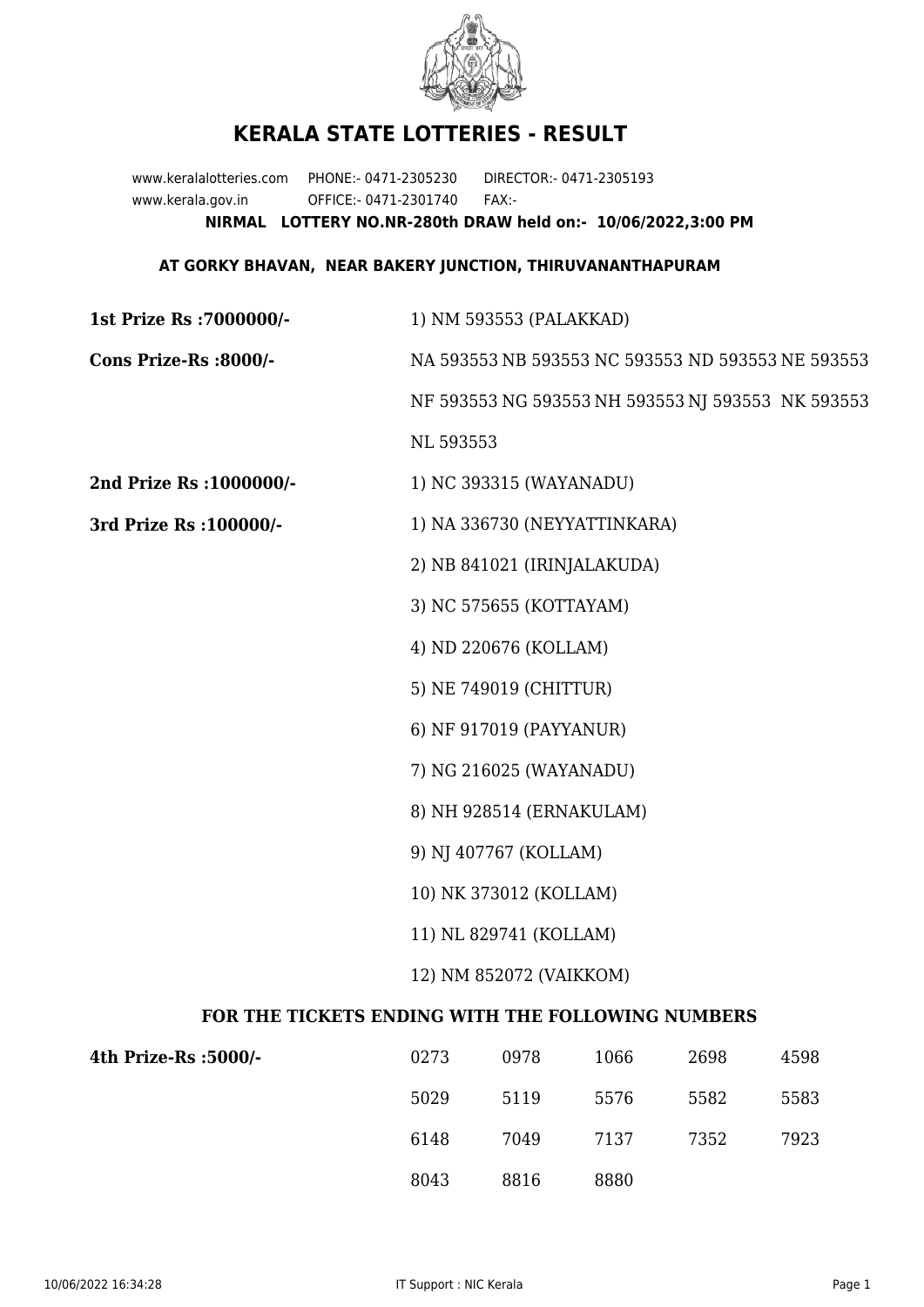| 5th Prize-Rs : 1000/- | 0043 | 0379 | 0399 | 1659 | 2990 |
|-----------------------|------|------|------|------|------|
|                       | 3218 | 3556 | 4330 | 4583 | 4902 |
|                       | 5044 | 5315 | 5328 | 5749 | 5779 |
|                       | 5791 | 5912 | 5969 | 6425 | 6660 |
|                       | 6901 | 7140 | 7174 | 7451 | 7733 |
|                       | 7814 | 7872 | 7927 | 8174 | 8872 |
|                       | 9014 | 9070 | 9367 | 9472 | 9722 |
|                       | 9922 |      |      |      |      |
| 6th Prize-Rs :500/-   | 0100 | 0199 | 0210 | 0487 | 0566 |
|                       | 0601 | 0835 | 1126 | 1154 | 1234 |
|                       | 1447 | 1489 | 1720 | 1852 | 1911 |
|                       | 2012 | 2046 | 2052 | 2327 | 2519 |
|                       | 2776 | 2784 | 2844 | 2975 | 3089 |
|                       | 3140 | 3196 | 3205 | 3375 | 3459 |
|                       | 3542 | 3595 | 4015 | 4225 | 4372 |
|                       | 4474 | 4596 | 4736 | 4737 | 4803 |
|                       | 4836 | 4883 | 4933 | 4964 | 5022 |
|                       | 5238 | 5291 | 5361 | 5374 | 5575 |
|                       | 5774 | 6020 | 6329 | 6584 | 6774 |
|                       | 6792 | 6837 | 6898 | 7173 | 7260 |
|                       | 7329 | 7527 | 7630 | 7734 | 7833 |
|                       | 7844 | 7913 | 7994 | 8172 | 8203 |
|                       | 8513 | 8558 | 8899 | 8957 | 9179 |
|                       | 9359 | 9439 | 9533 | 9861 |      |
| 7th Prize-Rs : 100/-  | 0001 | 0044 | 0150 | 0155 | 0285 |
|                       | 0289 | 0319 | 0526 | 0530 | 0804 |
|                       | 0809 | 0895 | 0954 | 1136 | 1145 |
|                       | 1256 | 1344 | 1355 | 1446 | 1474 |
|                       | 1544 | 1604 | 1624 | 1648 | 1735 |